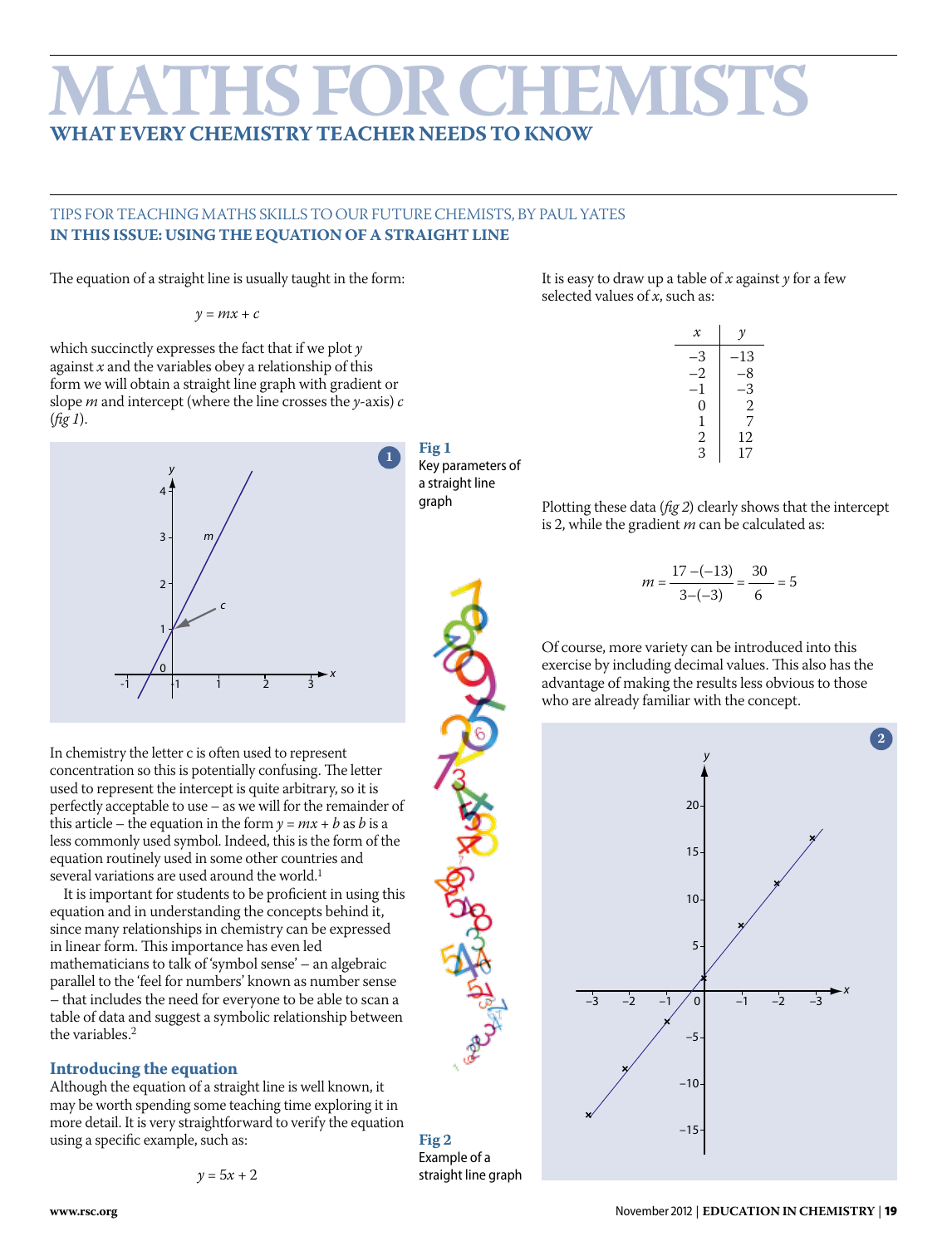It may be more satisfactory to derive the equation, which again is relatively straightforward. Starting with our definition of the gradient as shown (*fig 3*):

$$
m = \frac{y_2 - y_1}{x - x}
$$



We can move point P so that is located on the y axis (*fig 4*). A moment's thought will show that  $x_1 = 0$  and  $y_1 = b$ . We then replace  $x_2$  and  $y_2$  with  $x$  and  $y$  respectively – after all, they are only arbitrary symbols which represent numbers that can vary. The gradient *m* is now:

$$
m = \frac{y-b}{x-0} = \frac{y-b}{x}
$$



We can rearrange this in steps so that:

$$
y-b=mx
$$

and:

$$
y = mx + b
$$

Of course, equations in chemistry are not usually this simple, particularly as the variables are not normally *x* and *y*. And it is not just scientists who replace *x* and *y* with more complicated symbols and expressions, mathematicians also do this to make the problems more realistic and consequently interesting.3

#### 20 | **Education in Chemistry** | November 2012 **www.rsc.org**



**Fig 3** Graph showing key parameters for gradient calculation

I usually rewrite the defining equation as:

*Y = mX + b*

where *X* is a function of *x* and *Y* is a function of *y*. This is a first step towards moving away from simple *x* and *y* variables and accommodates the more complicated functions of variables typically found in equations related to chemistry. It can also be useful to make judicious use of brackets in order to facilitate comparison with equations where the gradient is defined by a combination of constants. A further modification therefore gives:

$$
Y\!=\!(m)X+b
$$

### **Examples from chemistry 1.** *Beer-Lambert Law*

This law is used in spectrometry and states that the absorbance A of a species varies linearly with both the concentration of a solution *c* and the coefficient of extinction  $\varepsilon$ , when light passes through a distance known as the path length and denoted by *l*. The relationship between these quantities is:

 $A = \varepsilon c l$ 

If we realise that  $\varepsilon$  and  $l$  will be constant for a specified solution in a cell of fixed path length, we can bracket these constants and write:

$$
A=(\varepsilon l)c
$$

If we also realise that we can add zero to this without changing the value, we have:

$$
A=(\varepsilon l)c+0
$$

Comparing with our defining equation  $Y = mX + b$  now gives:

> *X = c Y = A*  $m = \varepsilon l$  $h = 0$

So plotting *A* against *c* will give a straight line graph with gradient e*l* and intercept of zero. In other words, the graph will go through the origin.

# **2.** *The Nernst Equation*

This relates the electromotive force (emf) *E* of an electrochemical cell to its standard emf *E°* and the reaction quotient *Q*:

$$
E = E^{\circ} - \frac{RT}{nF} \ln Q
$$

where R is the gas constant and F the Faraday constant. *Q*  is calculated from the concentrations of the reacting species while *n* is the amount of charge transferred in the reaction that occurs. *T* is the absolute temperature.

First of all we rearrange the equation so that the solitary constant *E°* appears at the end:

$$
E = -\frac{RT}{F} \ln Q + E^{\circ}
$$